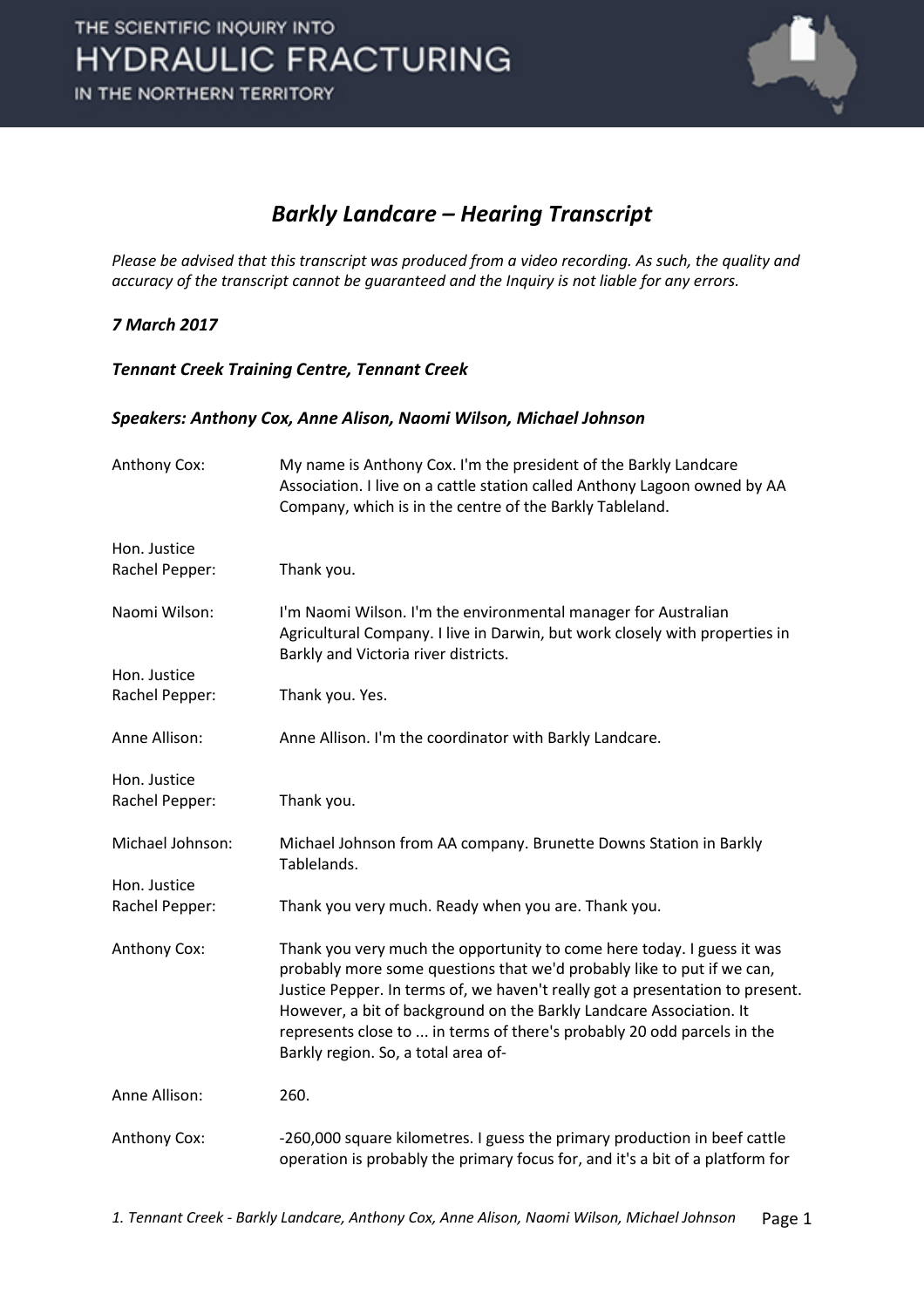IN THE NORTHERN TERRITORY



|                                | the Barkly Landcare. That pastorals can raise issues, environmental issues,<br>land, water, socio and economical issues also. That's probably a bit of a brief<br>on the BLCA and its role. If I could lead into some questions? If that would<br>be possible?                                                                                                                                                                                                                                                                                                                                                                                                                                                                                                                                                                                                                                                                                                                                                                                                                                               |
|--------------------------------|--------------------------------------------------------------------------------------------------------------------------------------------------------------------------------------------------------------------------------------------------------------------------------------------------------------------------------------------------------------------------------------------------------------------------------------------------------------------------------------------------------------------------------------------------------------------------------------------------------------------------------------------------------------------------------------------------------------------------------------------------------------------------------------------------------------------------------------------------------------------------------------------------------------------------------------------------------------------------------------------------------------------------------------------------------------------------------------------------------------|
| Hon. Justice<br>Rachel Pepper: | Sure. Whether or not we can answer them or it's appropriate to answer<br>them today is another matter, but ask away.                                                                                                                                                                                                                                                                                                                                                                                                                                                                                                                                                                                                                                                                                                                                                                                                                                                                                                                                                                                         |
| Anthony Cox:                   | Sure. So obviously, around the whole fracking process it's obviously quite<br>sensitive for a lot of us. And around, obviously, the water tables that are to<br>be drilled into. And the subsequent effect of firstly, how can fracking be<br>assured that water quality and quantity would not be affected?                                                                                                                                                                                                                                                                                                                                                                                                                                                                                                                                                                                                                                                                                                                                                                                                 |
| Hon. Justice                   |                                                                                                                                                                                                                                                                                                                                                                                                                                                                                                                                                                                                                                                                                                                                                                                                                                                                                                                                                                                                                                                                                                              |
| Rachel Pepper:                 | We've tried in the background an issues paper, which you might not have<br>had a chance to read, to identify a number of issues. Obviously, one of<br>which is water. And I guess what we are hoping to get from you today is not<br>so much answers from us, but more what are the issues that you're<br>concerned about with respect to fracking? Because what we need to now<br>do, once we finish this round of consultations, is to go back and make sure<br>that we have in fact covered all of the issues that Territorians are concerned<br>with. If we have, and if we're satisfied we have, then that's the investigative<br>work going forward. That's the work of the panel. So, we're not going to be<br>in a position, I think, today to talk about the assessment of those risks. The<br>likelihood of those possible risks actually eventuating, but we are very keen<br>to hear from you today about what are you actually concerned about in<br>respect to fracking? How might it affect you were the industry to go ahead?<br>What are the sorts of things you're really concerned about? |
| Anthony Cox:                   | Yes. So that, obviously would certainly be one. Quality, long-term<br>sustainability of quality and quantity of water in our aquifers both to<br>production in terms of supporting a community in those areas that rely on<br>the ground water also and above ground.                                                                                                                                                                                                                                                                                                                                                                                                                                                                                                                                                                                                                                                                                                                                                                                                                                        |
| Hon. Justice<br>Rachel Pepper: | Is it just water you're concerned about?                                                                                                                                                                                                                                                                                                                                                                                                                                                                                                                                                                                                                                                                                                                                                                                                                                                                                                                                                                                                                                                                     |
| Anthony Cox:                   | No.                                                                                                                                                                                                                                                                                                                                                                                                                                                                                                                                                                                                                                                                                                                                                                                                                                                                                                                                                                                                                                                                                                          |
| Hon. Justice<br>Rachel Pepper: | And by 'just water' I am in no way meaning to diminish the significance of<br>water, obviously particularly in this area.                                                                                                                                                                                                                                                                                                                                                                                                                                                                                                                                                                                                                                                                                                                                                                                                                                                                                                                                                                                    |
| Naomi Wilson:                  | So, I guess the concern that we've got is around contamination concerning<br>particular  So, the Barkly is an area of significant seismic activity. There is<br>concerns around the structural integrity of the piping that is proposed to be<br>used. Given that seismic activity is an issue here we're concerned that some<br>of the gaseous material may contaminate ground water and also soil as a<br>result of that structural integrity. The clean, green image or status of this<br>region is essential to our production industry-                                                                                                                                                                                                                                                                                                                                                                                                                                                                                                                                                                 |
| Hon. Justice                   |                                                                                                                                                                                                                                                                                                                                                                                                                                                                                                                                                                                                                                                                                                                                                                                                                                                                                                                                                                                                                                                                                                              |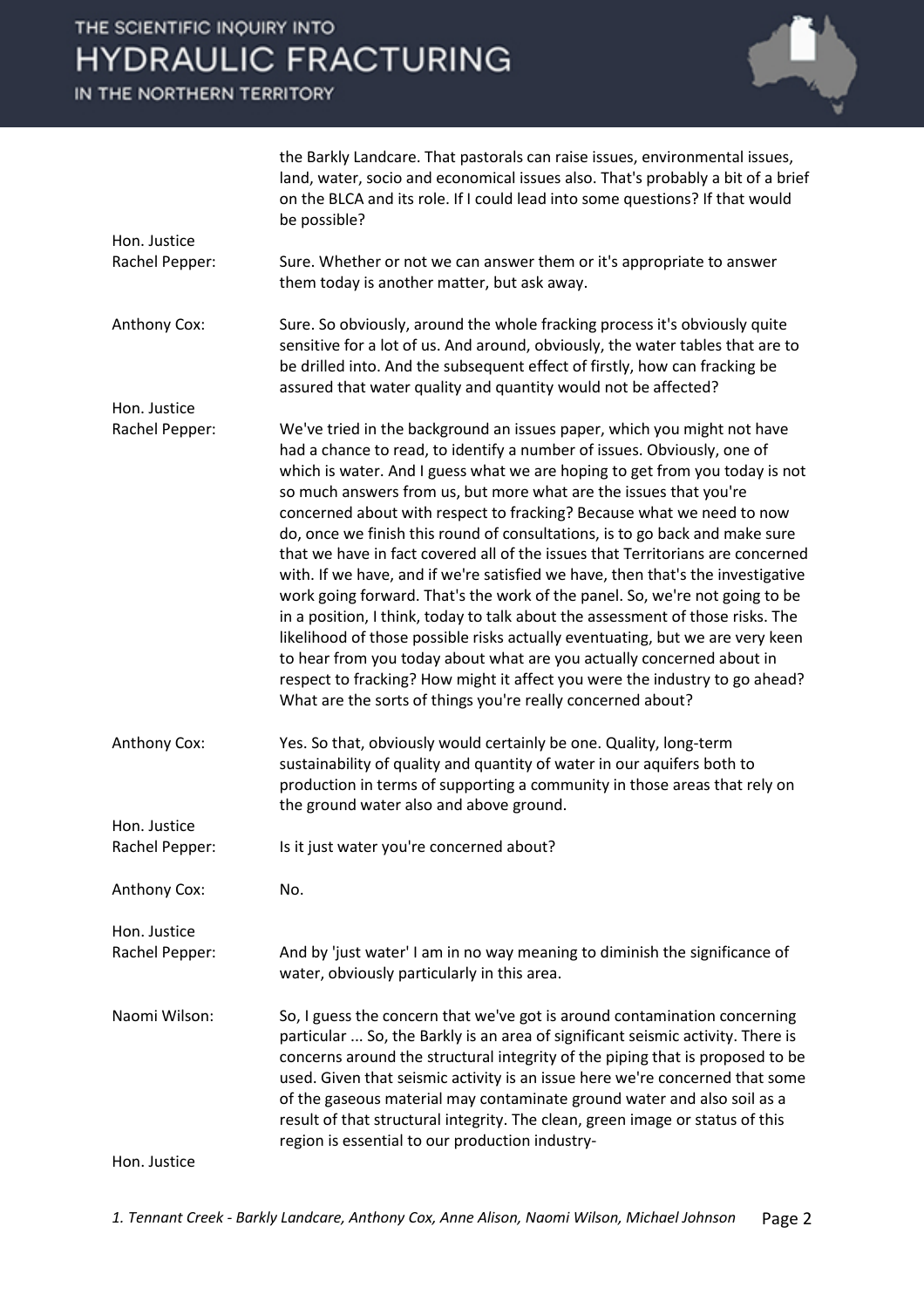#### IN THE NORTHERN TERRITORY



| Rachel Pepper:                   | Can you tell me a little bit more about that?                                                                                                                                                                                                                                                                                                                                                                                                                                                                                                                                                                                                                                                                                                                                                                                                                                                                                                                                                                                                                                                                                                                                      |
|----------------------------------|------------------------------------------------------------------------------------------------------------------------------------------------------------------------------------------------------------------------------------------------------------------------------------------------------------------------------------------------------------------------------------------------------------------------------------------------------------------------------------------------------------------------------------------------------------------------------------------------------------------------------------------------------------------------------------------------------------------------------------------------------------------------------------------------------------------------------------------------------------------------------------------------------------------------------------------------------------------------------------------------------------------------------------------------------------------------------------------------------------------------------------------------------------------------------------|
| Naomi Wilson:                    | We produce in a natural landscape, so it's an intact, native, pastoral<br>landscape. A big part of particularly AA Co but for all the companies and<br>producers on the Barkly that is an important component in the product that<br>we produce, in the relationship that we have with our customers not just in<br>Australia, but across the world. We have trace-back processes in place that<br>enable us to demonstrate that the product that we are providing to a<br>market has come from an environment that is clean and free from<br>pollutants. This sort of industry presents some concerns for us in being able<br>to, I guess, meet that market advantage and demand that we have for our<br>products. The ability to maintain the sustainability of this environment is<br>essential for our community and for our businesses.                                                                                                                                                                                                                                                                                                                                       |
| Hon. Justice<br>Rachel Pepper:   | Yes. Thank you.                                                                                                                                                                                                                                                                                                                                                                                                                                                                                                                                                                                                                                                                                                                                                                                                                                                                                                                                                                                                                                                                                                                                                                    |
| Michael Johnson:                 | Probably just an opportunity to talk about the economic impact: given that<br>the pastoral industries existed, which affects most of us, has existed for in<br>excess of a hundred years. Fracking is very much a short term prospect in<br>any text of where we've been. If there is any disturbance to whether it be<br>water tables, land area, whatever, the surface where we harness most our<br>production from it's really looking at that long-term impact in our industry<br>through loss of production, being able to graze our animals, etcetera. I think<br>that's from a long-term focus which also, probably could have an impact on<br>the capital values of our land. In the sense that any degradation that leads<br>to destruction of our soils, water, whatever it might be. Obviously, the<br>industry here is about grazing beef cattle so any impact there would have a<br>substantial impact on the capital value of the land. I think land access in the<br>initial process of fracking, the ability to negotiate access rights and what it is<br>that the pastoralists might be out to also obtain from the whole process is<br>really important as well. |
| Hon. Justice<br>Rachel Pepper:   | What are the current land access rights that you enjoy? So, if somebody<br>wants to come on to your land and drill an exploration well, for example.                                                                                                                                                                                                                                                                                                                                                                                                                                                                                                                                                                                                                                                                                                                                                                                                                                                                                                                                                                                                                               |
| Michael Johnson:                 | Yes. So, there is a mandatory, it's not legislative, but there is a mandatory<br>land access agreement. Mining companies have to at least sit down with the<br>pastoralist and negotiate some sort of mandatory access agreement.                                                                                                                                                                                                                                                                                                                                                                                                                                                                                                                                                                                                                                                                                                                                                                                                                                                                                                                                                  |
| Hon. Justice<br>Rachel Pepper:   | And if that can't be negotiated, what occurs then?                                                                                                                                                                                                                                                                                                                                                                                                                                                                                                                                                                                                                                                                                                                                                                                                                                                                                                                                                                                                                                                                                                                                 |
| Michael Johnson:<br>Hon. Justice | Mining basically takes right of way so I'm not sure on the exact process past<br>that point.                                                                                                                                                                                                                                                                                                                                                                                                                                                                                                                                                                                                                                                                                                                                                                                                                                                                                                                                                                                                                                                                                       |
| Rachel Pepper:                   | What about a right of veto?                                                                                                                                                                                                                                                                                                                                                                                                                                                                                                                                                                                                                                                                                                                                                                                                                                                                                                                                                                                                                                                                                                                                                        |
| Michael Johnson:                 | Yes. Right of veto. In principle, yes, it would be nice to be able to say, "No." I<br>think potentially  And I suppose that depends on what is the impact of<br>fracking. If that was understood I'm sure the pastoralists and mining                                                                                                                                                                                                                                                                                                                                                                                                                                                                                                                                                                                                                                                                                                                                                                                                                                                                                                                                              |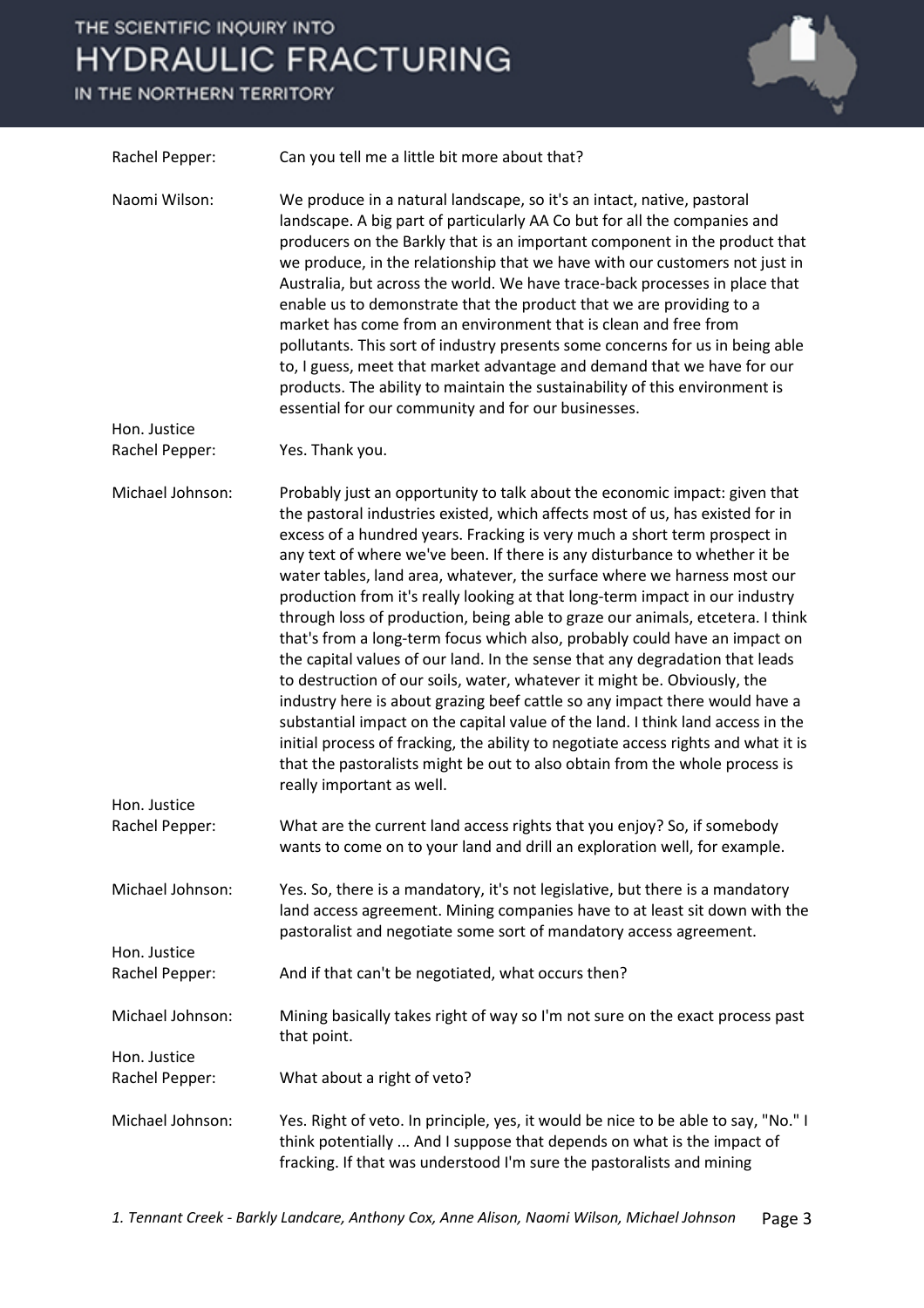IN THE NORTHERN TERRITORY



companies could work hand-in-hand and be able to get along. However, with the evidence of fracking and sort of what we understand of it or so far as the scientific evidence we don't see anything that says that our water table won't be affected, that our pastoral operations won't be impacted. That's the challenging space, I guess, we sit in.

- Anthony Cox: Just another, probably, issue is the conventional, in comparison to the unconventional, drilling methods. In terms of on each property, neighbouring stations, just the social impact that that can have...
- Hon. Justice Rachel Pepper: Sorry, can you elaborate on that?
- Anthony Cox: Yes. The way I understand unconventional is that they can drill down and then across into, obviously, it could be neighbouring stations. And obviously, if someone is drawing out of someone else's pasture or lease what actual impact that can have socially is an issue.
- Michael Johnson: I think another point is certainly in the event of quite a few legacy mines left around our country and particularly in the NT as well. I think any security that's held against the mining companies, it would have to be something that's extremely considered in the form of ... Whether it's to the lessee or through some sort of regional type basis that hold bonds and securities that ensure that any recovery or that type of work can happen in the event of a mining company collapse or whatever it may be to regenerate the landscape.

Hon. Justice Rachel Pepper: I understand that there have been a few legacy issues surrounding some of the gold mines up here. Is that right?

Michael Johnson: Certainly.

Hon. Justice

Rachel Pepper: Can you elaborate a little bit, please, on those?

Michael Johnson: Does anyone want to talk? Do you have much on them?

Naomi Wilson: No, I don't personally.

Michael Johnson: Not in total, but I know that certainly from a soil disturbance perspective there's ... Even if we don't look at the legacy ones and we look at the currently operating mines in one that that is fairly close to us on the northern end of the Barkly with wastage water and that seepage out in to the environment. It's effectively rendered that land area unusable for livestock production as a result of lead contamination and that sort of thing. I suppose legacy mines are all that. It's soil disturbance, things not being put back in their natural state and you're left with some sort of hole in the ground, erosion from the impact of the activity that's around there because that hasn't been regenerated. So, it's all those things. There's instances of potentially ... I know of one bore that's still flowing. You know what I mean?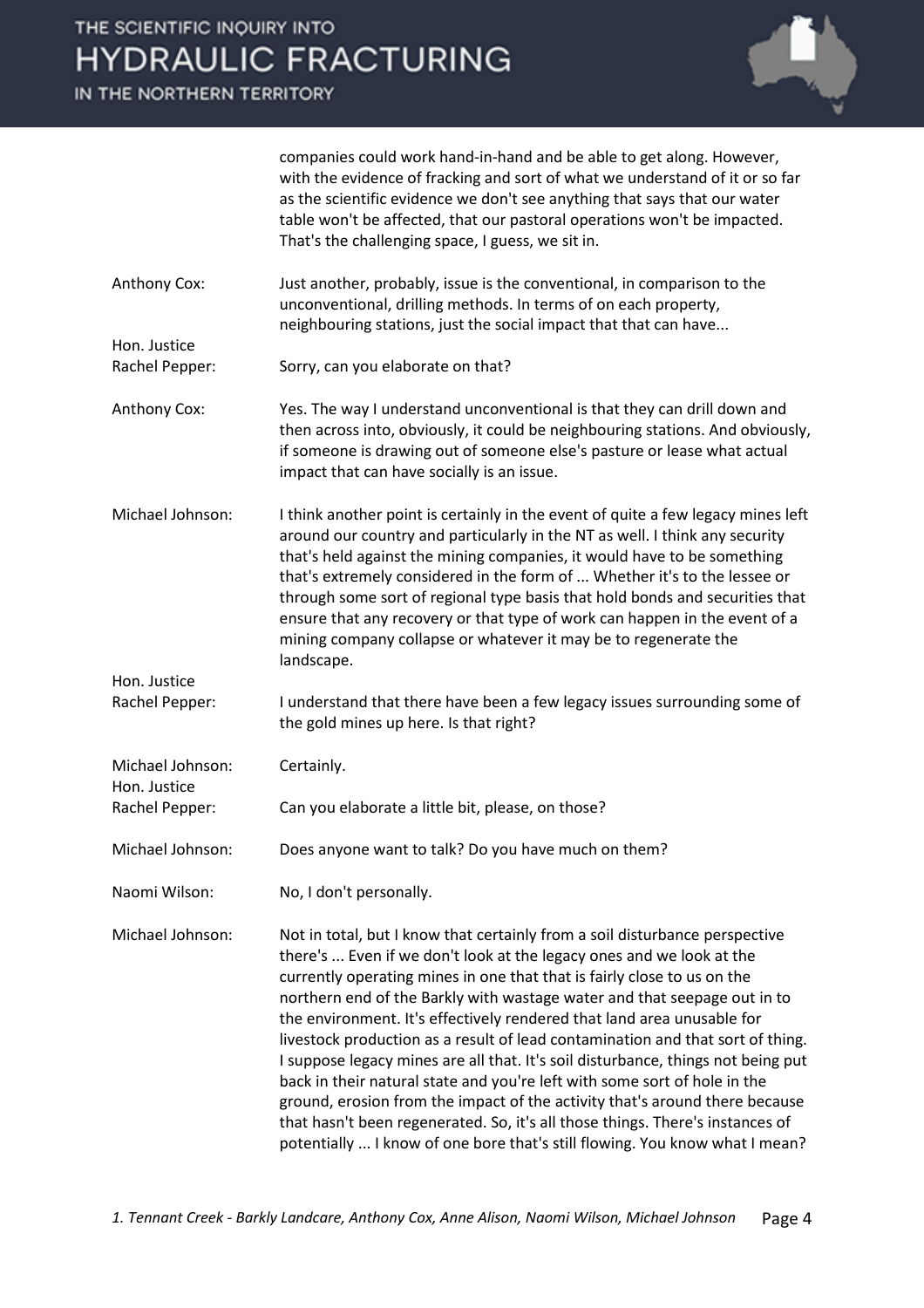### IN THE NORTHERN TERRITORY



It hasn't been capped so, drilled a hole in the ground and there's still seepage from that. So, what's that doing to the ground water supply?

|                                | The water thing for us is really significant because I think I read in the<br>document 25-30 megs per frack. The way we understand it is there's a<br>whole gridded system where were three by three k. The volume of water<br>that's actually extracted for the production process in fracking is immense<br>and then how does that impact on our part of the water that most of us only<br>serve artisan. Quite shallow for us but where does the water come from to<br>do that? And the holes obviously go through that water table where we<br>extract our water, so there are quite grave concerns. |
|--------------------------------|----------------------------------------------------------------------------------------------------------------------------------------------------------------------------------------------------------------------------------------------------------------------------------------------------------------------------------------------------------------------------------------------------------------------------------------------------------------------------------------------------------------------------------------------------------------------------------------------------------|
| Naomi Wilson:                  | If I could put an apology in for Jane and Scott Armstrong from Beetaloo.<br>They couldn't come today because they've had three inches of rain but they<br>have raised all the issues that are being covered here today too. They have<br>issues and they're much closer to the impact as I am.                                                                                                                                                                                                                                                                                                           |
| Hon. Justice                   |                                                                                                                                                                                                                                                                                                                                                                                                                                                                                                                                                                                                          |
| Rachel Pepper:                 | Noted but thank you very much for that. Did anyone want to say anything<br>else before I open it up to questions from the panel?                                                                                                                                                                                                                                                                                                                                                                                                                                                                         |
| Anne Allison:                  | Just on some of the access issues it would be like the road maintenance,<br>erosion, and this weed issue. With Barkly Land Care, a lot of our focus in the<br>past has been weed issues and we've just had a great portion of our meeting<br>today based around the issue of weeds so that is one of the major concerns.                                                                                                                                                                                                                                                                                 |
| Hon. Justice                   |                                                                                                                                                                                                                                                                                                                                                                                                                                                                                                                                                                                                          |
| Rachel Pepper:                 | So, weeds coming in, weeds being transported in on the vehicles used<br>during the fracking process.                                                                                                                                                                                                                                                                                                                                                                                                                                                                                                     |
| Anne Allison:                  | Yes, by their contractors and by the companies involved. Even if there are<br>agreements in place on procedures that they must follow, if there's a<br>change of ownership of the company or a change of contractors in making<br>sure that he follows through.                                                                                                                                                                                                                                                                                                                                          |
| Hon. Justice                   |                                                                                                                                                                                                                                                                                                                                                                                                                                                                                                                                                                                                          |
| Rachel Pepper:                 | Thank you.                                                                                                                                                                                                                                                                                                                                                                                                                                                                                                                                                                                               |
| Anthony Cox:                   | I just got a couple of others here.                                                                                                                                                                                                                                                                                                                                                                                                                                                                                                                                                                      |
| Hon. Justice<br>Rachel Pepper: | Sure.                                                                                                                                                                                                                                                                                                                                                                                                                                                                                                                                                                                                    |
| Anthony Cox:                   | If you don't mind.                                                                                                                                                                                                                                                                                                                                                                                                                                                                                                                                                                                       |
| Hon. Justice                   |                                                                                                                                                                                                                                                                                                                                                                                                                                                                                                                                                                                                          |
| Rachel Pepper:                 | No, no absolutely.                                                                                                                                                                                                                                                                                                                                                                                                                                                                                                                                                                                       |
| Anthony Cox:                   | Depletion of artisan rural water-keeping it up to 80,000 frack wells. What is<br>the drill well total? Is there water usage over 30 years is probably one of the<br>questions that was raised.                                                                                                                                                                                                                                                                                                                                                                                                           |
| Hon. Justice                   |                                                                                                                                                                                                                                                                                                                                                                                                                                                                                                                                                                                                          |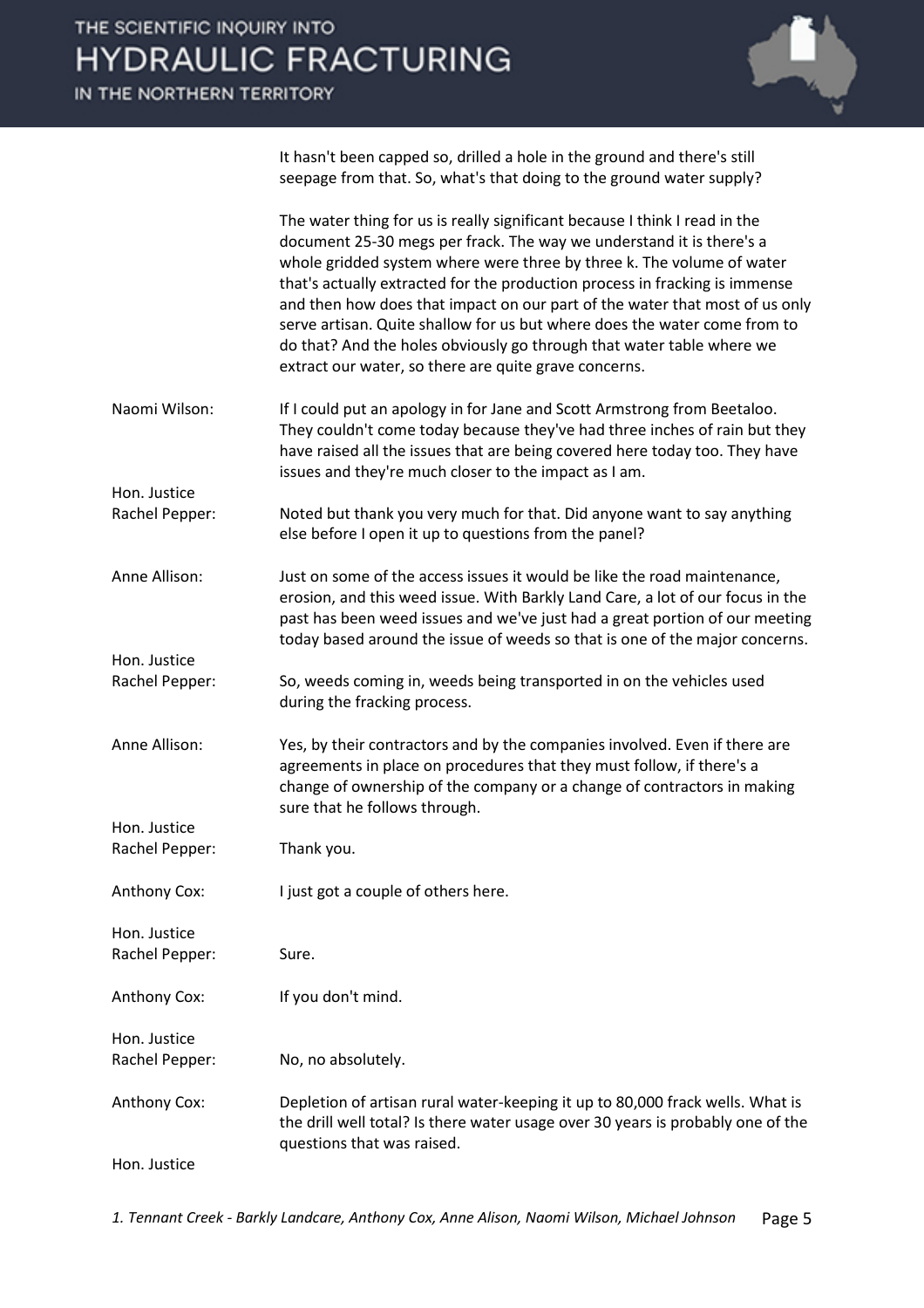

| Rachel Pepper:                 | Where did you get the figure, if you don't mind me asking, of 80,000 wells?<br>We've heard that a couple of times now and we're really keen to find out<br>where that estimate comes from.                                                                                                                                                                                                                       |
|--------------------------------|------------------------------------------------------------------------------------------------------------------------------------------------------------------------------------------------------------------------------------------------------------------------------------------------------------------------------------------------------------------------------------------------------------------|
| Anthony Cox:                   | Good question.                                                                                                                                                                                                                                                                                                                                                                                                   |
| Hon. Justice                   |                                                                                                                                                                                                                                                                                                                                                                                                                  |
| Rachel Pepper:                 | Fair enough.                                                                                                                                                                                                                                                                                                                                                                                                     |
| Michael Johnson:               | With land area, I think we went through a process of hundred thousand<br>square kilometre and a three by three k grid I think it was and that was the<br>equivalent of 300 wells or 400 wells or something like that. There's some<br>fairly substantial numbers when you look at the land area and the potential<br>land area that has these reserves to be extracted.                                          |
| Hon. Justice<br>Rachel Pepper: | Anything else?                                                                                                                                                                                                                                                                                                                                                                                                   |
| Anthony Cox:<br>Hon. Justice   | Yeah, I've got a couple.                                                                                                                                                                                                                                                                                                                                                                                         |
| Rachel Pepper:                 | Good that's fine. That's what we're here for. Thank you.                                                                                                                                                                                                                                                                                                                                                         |
| Anthony Cox:                   | If you don't mind. Another one around poison service water. Fracking with<br>well-placed plastic lined dams, the geology around those. That's more of a<br>question I guess.                                                                                                                                                                                                                                     |
| Hon. Justice<br>Rachel Pepper: | Is that a concern or a possible risk about-                                                                                                                                                                                                                                                                                                                                                                      |
| Anthony Cox:                   | -sort of a concern, yeah.                                                                                                                                                                                                                                                                                                                                                                                        |
| Hon. Justice                   |                                                                                                                                                                                                                                                                                                                                                                                                                  |
| Rachel Pepper:                 | Absolutely. So, with the plastic lined dams is the worry there about seepage<br>out or wastewater escaping?                                                                                                                                                                                                                                                                                                      |
| Anthony Cox:                   | Yeah. And obviously, the chemicals put down there which I maybe touched<br>on earlier using to drill. That's all.                                                                                                                                                                                                                                                                                                |
| Anne Allison:                  | Which is particularly relevant with anyone going organic as well, so if there's<br>an issue.                                                                                                                                                                                                                                                                                                                     |
| Michael Johnson:               | I think the other one given our group is a landscape group that has a really<br>predominant weeds focus, the activity in and around big machinery and<br>those sort of things moving around and weed seed spread, moving from one<br>region to another even within the territory, that's of grave concern to us.<br>How do they wash down? How do they quarantine that sort of machinery is<br>really important? |
| Hon. Justice                   |                                                                                                                                                                                                                                                                                                                                                                                                                  |
| Rachel Pepper:                 | That's all right. In that case then I might open up. Dr Jones, yes?                                                                                                                                                                                                                                                                                                                                              |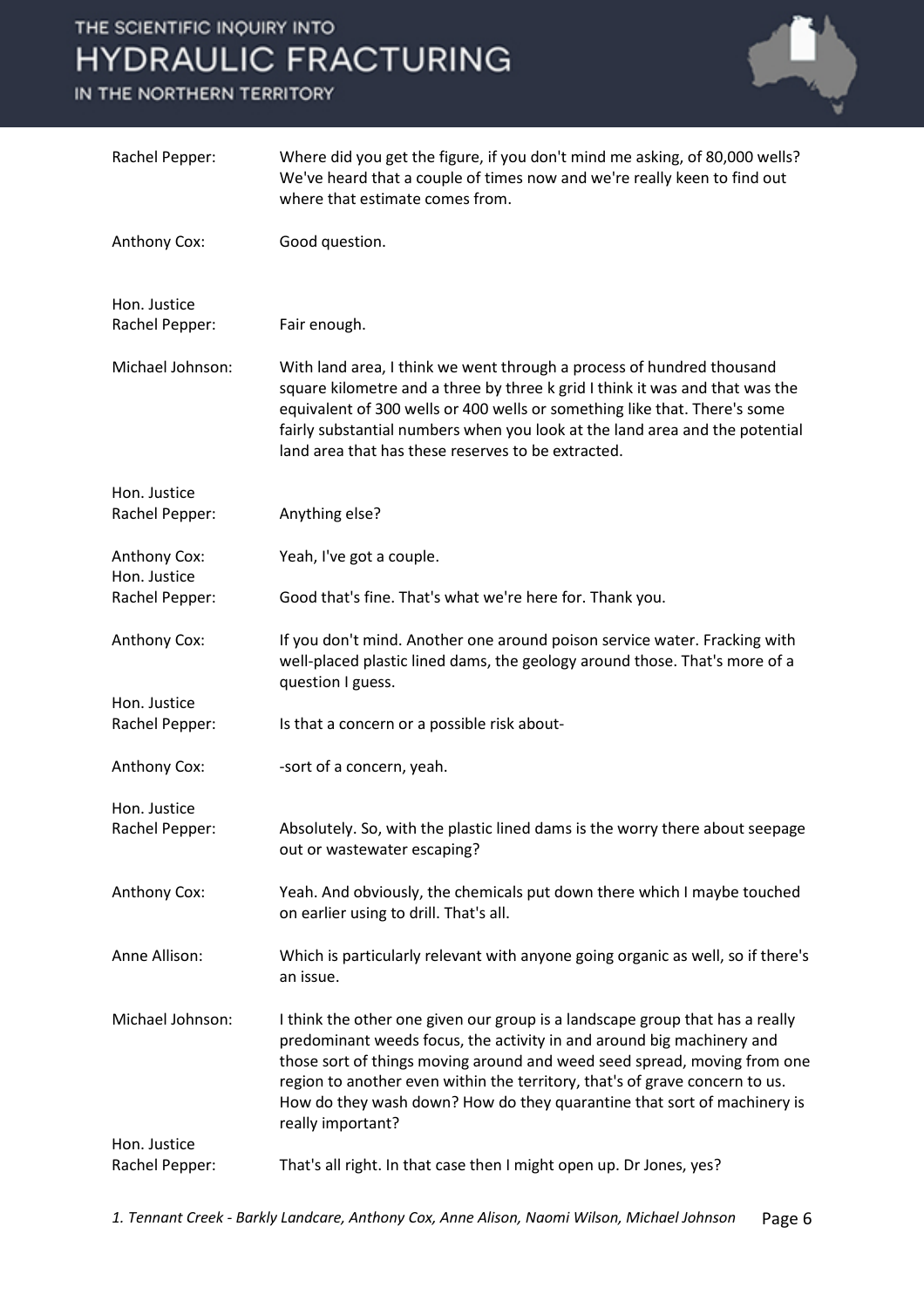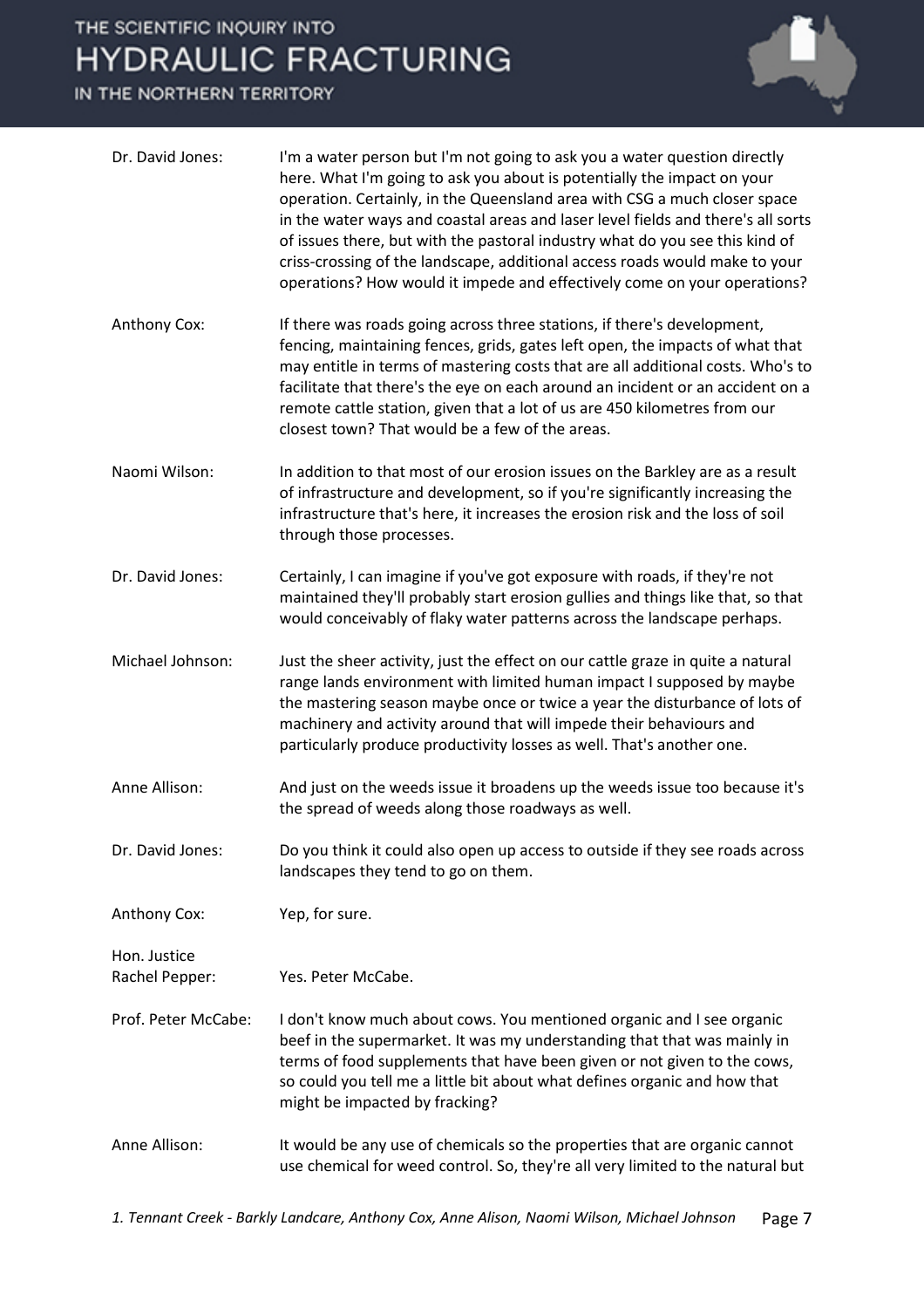IN THE NORTHERN TERRITORY



basically, they look at other methods for weed control, so there's no use of chemicals, anything that they're drenching or treating [crosstalk 00:21:38]

- Prof. Peter McCabe: And who is that defines this and how is it controlled?
- Michael Johnson: It's industry standards, so either through meat standards, livestock insurance type programs. I guess the biggest impact is, like you said, chemicals, HTCP, hormones, those sort of things, that garner a fair bit of-However, any contamination of our range, pastures, etc. could impact them. Chemical spills with things coming in, so-
- Anne Allison: Even, just an example in New South Wales where those fires have gone through, there's an organic property there, and he had major problems even to where he took his cattle urgently to get them off the property. He couldn't just put them anywhere. He had to find somewhere that was organic, so that he didn't lose the organic status on those cattle. So, it's really critical that there's no contamination.
- Rachel Pepper: Yes. Vaughan Beck.
- Dr. Vaughan Beck: Just a follow up question on that. In terms of the organic status, do you have any official certification? Because you were talking about marketing clean and green and so I'm just wondering if some of the pastoralists have official organic status?
- Anthony Cox: There's accreditation, yes.
- Dr. Vaughan Beck: Yes.

Hon. Justice

- Michael Johnson: Through a QA program, a quality assurance program.
- Dr. Vaughan Beck: Right. So, would that be all or a number of the pastoralists attached to the Barkley Land Care group?
- Michael Johnson: It's a bit of both. So, there are some current pastoralists that have got organic status but then it is perhaps impeding on the opportunity for others to become organic because there is price premiums in and around organics done well. Yes, we do have some pastoralists that are organic and it potentially could impede on organic accreditation later on.
- Dr. Vaughan Beck: For others who might be aspiring to gain it.
- Anne Allison: But it's also for those that market so that they they're not necessarily organic. They might use chemicals but it's still using the clean and green Australia: the Barkley.
- Dr. Vaughan Beck: So, they might try to use a different from of marketing rather than organic.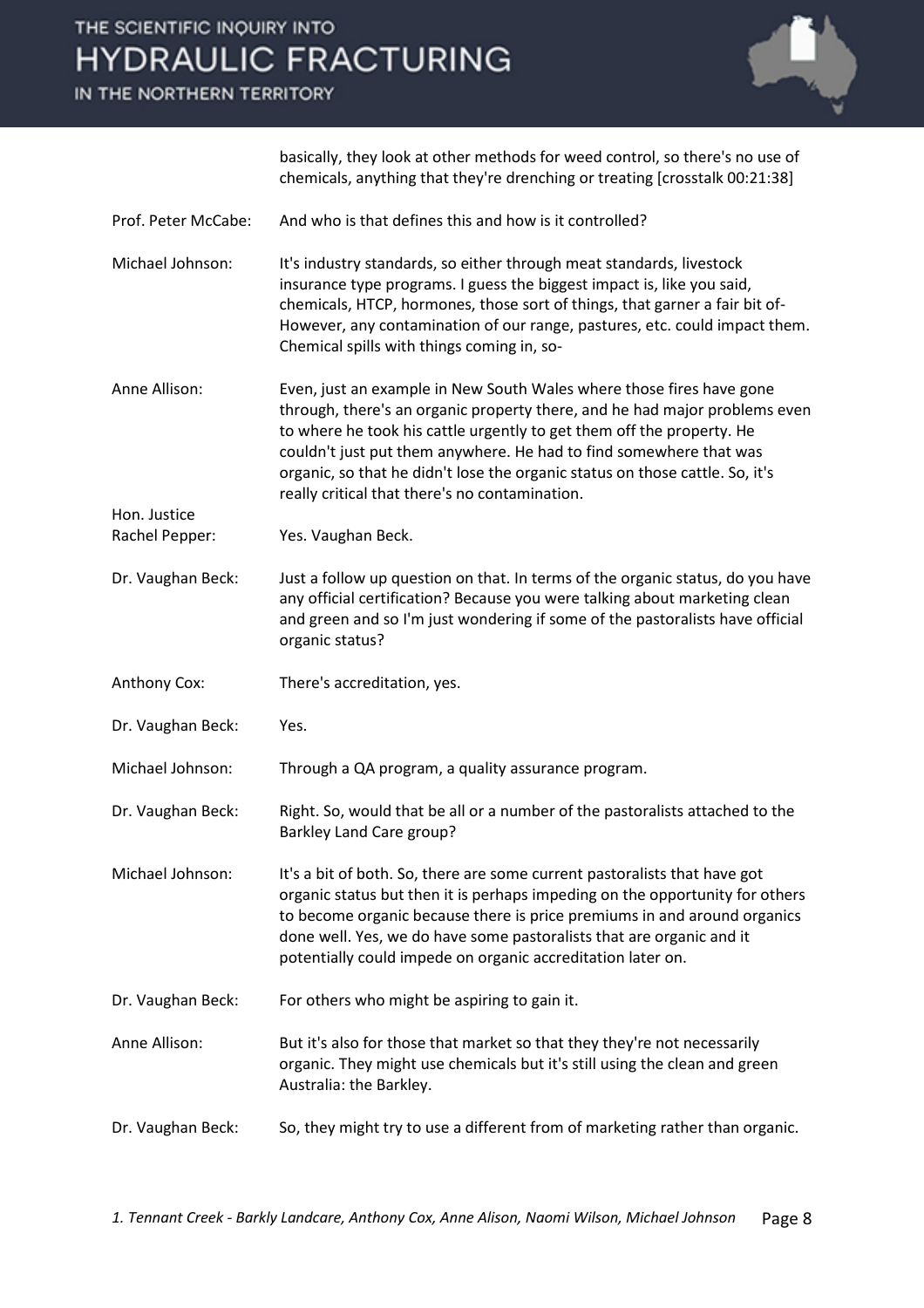#### IN THE NORTHERN TERRITORY



| Anne Allison:                     | Yes. Yes, so we won't necessarily be organic but they're definitely using our<br>clean and green.                                                                                                                                                                                                                                                                                                                                                                                                                           |
|-----------------------------------|-----------------------------------------------------------------------------------------------------------------------------------------------------------------------------------------------------------------------------------------------------------------------------------------------------------------------------------------------------------------------------------------------------------------------------------------------------------------------------------------------------------------------------|
| Michael Johnson:                  | Yeah, there's grass fed assurance programmes. There's a lot in that meat<br>space.                                                                                                                                                                                                                                                                                                                                                                                                                                          |
| Anne Allison:                     | So, it's still definitely a marketing piece.                                                                                                                                                                                                                                                                                                                                                                                                                                                                                |
| Dr. Vaughan Beck:                 | Could I also just clarify the Beetaloo station, are they part of the Barkly Land<br>Care Group?                                                                                                                                                                                                                                                                                                                                                                                                                             |
| Anne Allison:                     | Yes.                                                                                                                                                                                                                                                                                                                                                                                                                                                                                                                        |
| Dr. Vaughan Beck:                 | Are they further north or how does that work?                                                                                                                                                                                                                                                                                                                                                                                                                                                                               |
| Anne Allison:                     | They're within our mapped area.                                                                                                                                                                                                                                                                                                                                                                                                                                                                                             |
| Dr. Vaughan Beck:                 | Yes, they are. Okay.                                                                                                                                                                                                                                                                                                                                                                                                                                                                                                        |
| Michael Johnson:                  | Yeah, they're on the Barkly.                                                                                                                                                                                                                                                                                                                                                                                                                                                                                                |
| Anne Allison:                     | They were coming today but they got that three inches of rain.                                                                                                                                                                                                                                                                                                                                                                                                                                                              |
| Dr. Vaughan Beck:<br>Hon. Justice | Right. Thank you very much for that.                                                                                                                                                                                                                                                                                                                                                                                                                                                                                        |
| Rachel Pepper:                    | Yes, Professor Priestly.                                                                                                                                                                                                                                                                                                                                                                                                                                                                                                    |
| Prof. Brian Priestly:             | I'd just like to get a feel for the extent to which your concerns are related to<br>hydraulic fracturing as opposed to mining and exploration generally. It<br>seems to me that the experience that you've had has been primarily with<br>mining exploration. Is that correct? Is that a reasonable assumption or have<br>you had experience with other types of exploration in your area?                                                                                                                                  |
| Anthony Cox:                      | Probably haven't had in terms of experience with the mining companies on<br>our particular area at this time but I guess I could probably talk a little bit to<br>Beetaloo where they have had mining or fracking companies wanting to<br>come in onto that land and the issues that they've had around access and<br>that sort of thing. In terms of mining or fracking we have had limited<br>exposure to it other than what we've been informed on. I can't probably<br>give a comprehensive between mining or fracking. |
| Prof. Brian Priestly:             | I think that's the sort of feeling I was trying to get to from you so that's fine,<br>thank you.                                                                                                                                                                                                                                                                                                                                                                                                                            |
| Anne Allison:                     | Personally, though, I've had gas exploration on property I've owned down in<br>Southern Queensland and certainly there was not very much negotiation<br>available to me to do anything. I was basically told that this is what you had<br>to do. I didn't really get any choice. I don't think I signed any documents.                                                                                                                                                                                                      |
| Hon. Justice                      |                                                                                                                                                                                                                                                                                                                                                                                                                                                                                                                             |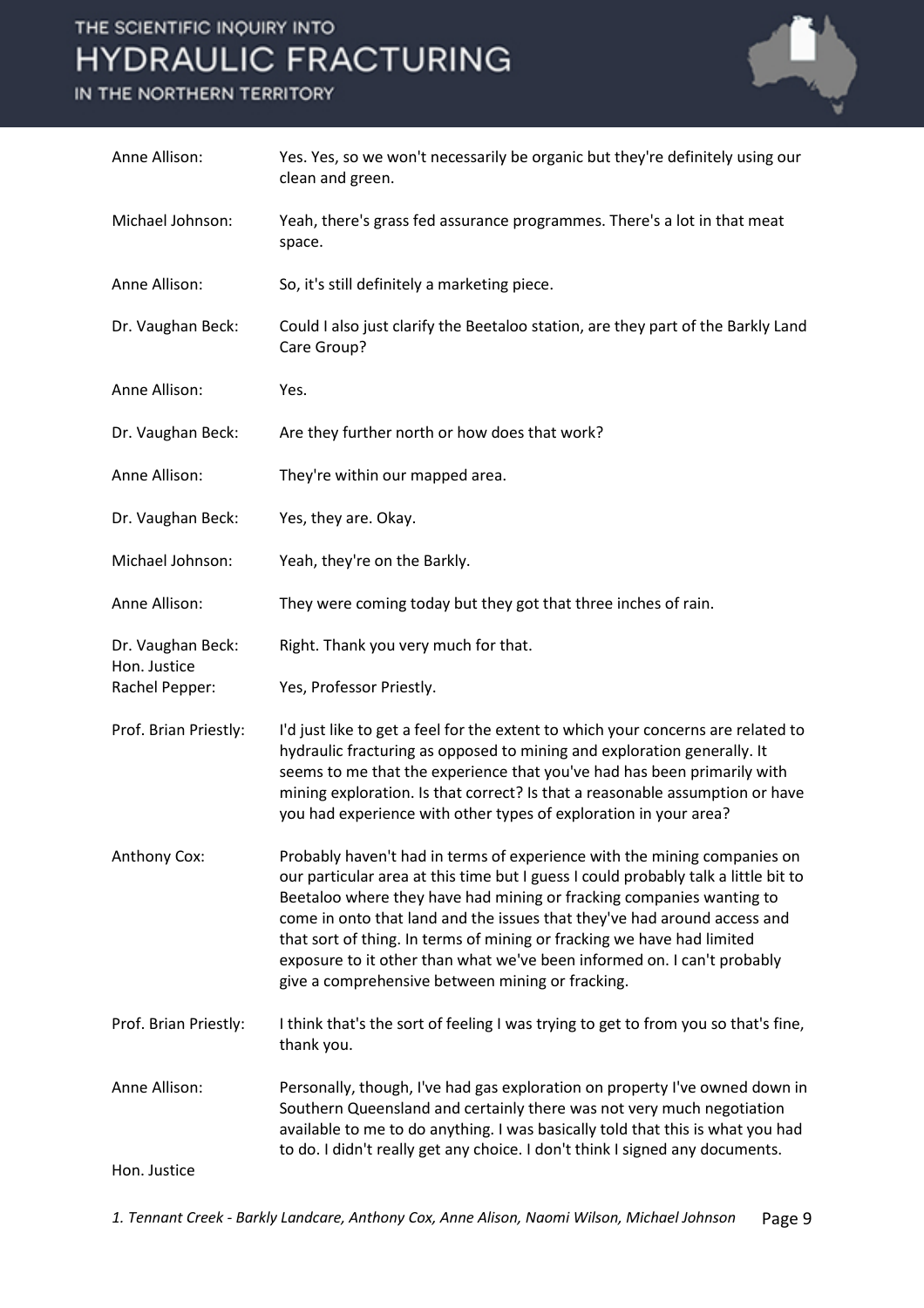

| Rachel Pepper:                 | You just got a notice saying, "We're coming"?                                                                                                                                                                                                                                                                                                                                                                                                                                                                                                                                                                                                                            |
|--------------------------------|--------------------------------------------------------------------------------------------------------------------------------------------------------------------------------------------------------------------------------------------------------------------------------------------------------------------------------------------------------------------------------------------------------------------------------------------------------------------------------------------------------------------------------------------------------------------------------------------------------------------------------------------------------------------------|
| Anne Allison:                  | Yes. And they came en masse. Yes.                                                                                                                                                                                                                                                                                                                                                                                                                                                                                                                                                                                                                                        |
| Dr. David Jones:               | How long ago was that because we had a presentation from the Queensland<br>people about the new land access agreements and so on that they put in<br>place.                                                                                                                                                                                                                                                                                                                                                                                                                                                                                                              |
| Anne Allison:                  | I think it's all changed. That would have been 2004.                                                                                                                                                                                                                                                                                                                                                                                                                                                                                                                                                                                                                     |
| Dr. David Jones:               | That's when it first started, yes.                                                                                                                                                                                                                                                                                                                                                                                                                                                                                                                                                                                                                                       |
| Anne Allison:                  | It was around that particular area. That was around Surat, so it was really<br>happening to quite a degree.                                                                                                                                                                                                                                                                                                                                                                                                                                                                                                                                                              |
| Dr. David Jones:               | There are some practises there that have been a bit lamentable.                                                                                                                                                                                                                                                                                                                                                                                                                                                                                                                                                                                                          |
| Naomi Wilson:<br>Hon. Justice  | They needed to.                                                                                                                                                                                                                                                                                                                                                                                                                                                                                                                                                                                                                                                          |
| Rachel Pepper:                 | Sorry I think that's Jane Coram?                                                                                                                                                                                                                                                                                                                                                                                                                                                                                                                                                                                                                                         |
| Ms Jane Coram:                 | I'm just interested in your ground water and your water use. I'm wondering-<br>you mentioned that you have sub-artisan and artisan ground water. Do you<br>have any sense in changes of ground water over time? Like their pressure is<br>constant, they're going up, going down.                                                                                                                                                                                                                                                                                                                                                                                        |
| Michael Johnson:               | Yeah, it's a really good point. It's probably one where we need to<br>understand more because there's really no relevance on a benchmark,<br>baseline data for groundwater in the NT. A lot of the drilling that's been<br>done particularly across the Barkly regions probably are in the vicinity of<br>that up to 120, 140 metres. So we know the sub-artisan base relatively well<br>but the deeper water we don't understand in volume and quality as such.<br>Certainly, baseline data in any of these processes, so there's a measure<br>against that is extremely important to us in the event of going to fracking<br>and take water from the ground preserves. |
| Hon. Justice<br>Rachel Pepper: | Yes. Dr. Anderson.                                                                                                                                                                                                                                                                                                                                                                                                                                                                                                                                                                                                                                                       |
| Dr. Alan Andersen:             | You talked about even if your main concerns over green accreditation and<br>water could be effectively addressed, there's still always issues of, at least<br>sort of humbug issues, of people on the land, and leaving gates open,<br>interfering with pastoral operations. I was just wondering if you've given<br>some thought about what sort of benefits you might like to see from the<br>industry?                                                                                                                                                                                                                                                                |
| Michael Johnson:               | The right to negotiate for starters is where all that starts, I suppose, and<br>that's right, it is about trying to find a position where perhaps our activities<br>line up with mining activity. The benefits really are improved access in roads,<br>opening some of the underdeveloped areas up. There's probably benefits in                                                                                                                                                                                                                                                                                                                                         |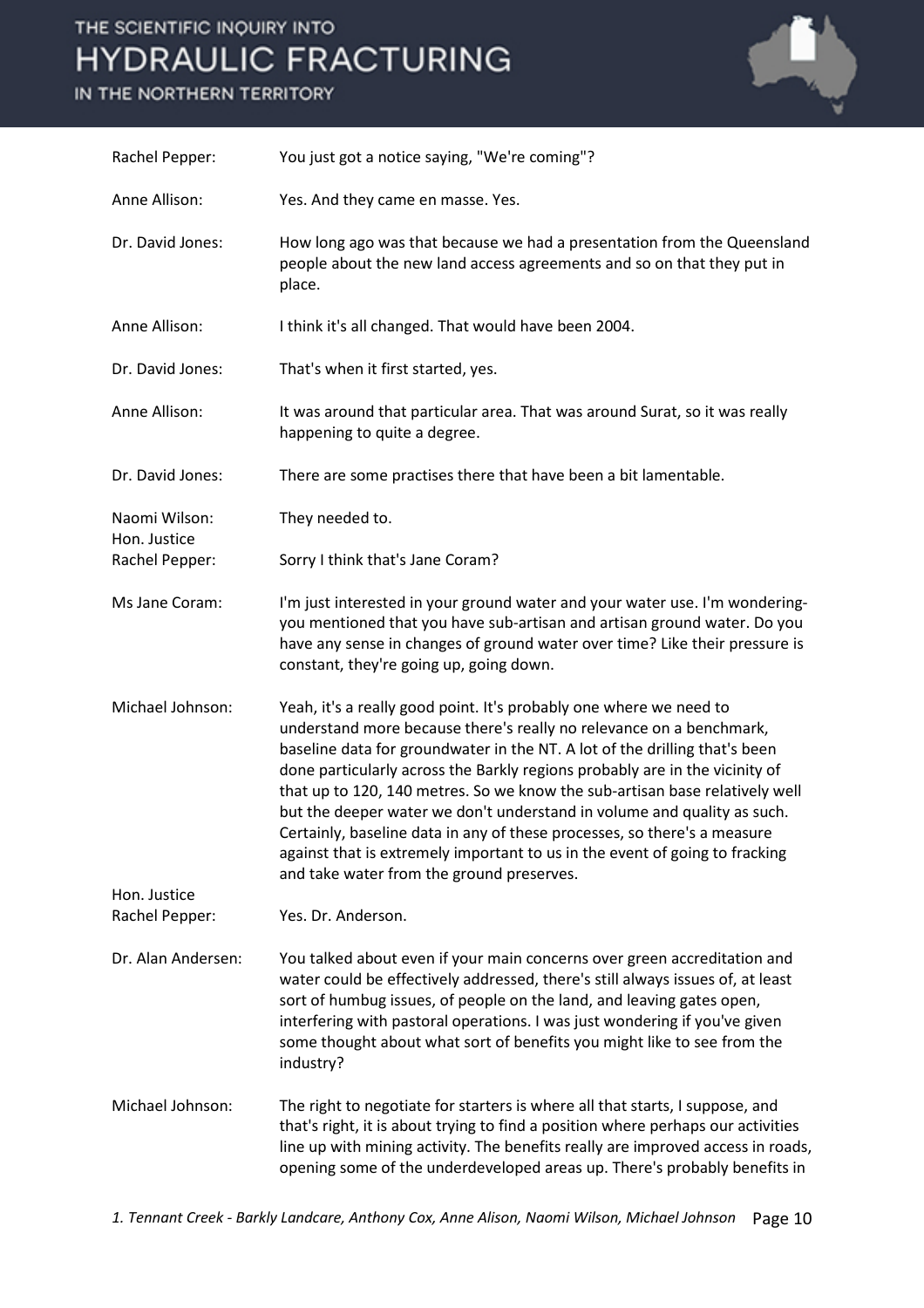IN THE NORTHERN TERRITORY



| that context that the whole life of the morning piece, so the local          |
|------------------------------------------------------------------------------|
| communities. How does that stimulate population and the local economy?       |
| On a longer-term basis, not just a short five to ten-year basis where we see |
| certainly in Queensland where there's been some huge economic drives and     |
| then just total-                                                             |

- Anne Allison: It crashes.
- Michael Johnson: -depletion, which is terrible. So, there's benefits to community but they've got to be weighed up with what else can go wrong I supposed in the event of a crash. But potentially, road access and some of those things to our land could also potentially be a benefit but we have to have a seat at the table to be able to negotiate that on some sort of fair terms.

Rachel Pepper: Dr. Beck.

Hon. Justice

Hon. Justice

Dr. Vaughan Beck: Just following up on previous question on water. I'm just wondering do you have any issues in accessing water at the moment? Is water availability not an issue for you at the moment and have you experienced any issues in the past?

Michael Johnson: Not necessarily for stop waters, no issues, no.

Dr. Vaughan Beck: Right. And in terms of licensing for putting down walls, what's the situation?

Michael Johnson: For us, for stock consumption, there's a license with a minimal fee. Stock and domestic use is basically there for us to utilise.

Dr. Vaughan Beck: Yes. Thank you.

Rachel Pepper: Yes, Dr. Jones.

- Dr. David Jones: Getting back to regional benefits, often such royalties from these operations go in to consolidated revenue and you probably never see it again. Are you familiar with the Royalties for Regions program in WA where there's a conservative effort to reinvest from central government into the regions and if so is that something you'd like to see?
- Anthony Cox: I have heard of it. Not quite familiar with the terms and the arrangements that it's got but certainly it would be of interest, I would think.
- Anne Allison: I've just come from Queensland, and I don't know that those regions benefit as much as they feel they should. I don't know that a lot's gone back-
- Dr. David Jones: One of the things we are charged with looking at is the social dynamic and economics of the industry and that forms part of it because economics you can look at it as macro economics, which is Australia or the territory or we can look at micro economics and what it means for the region in particular.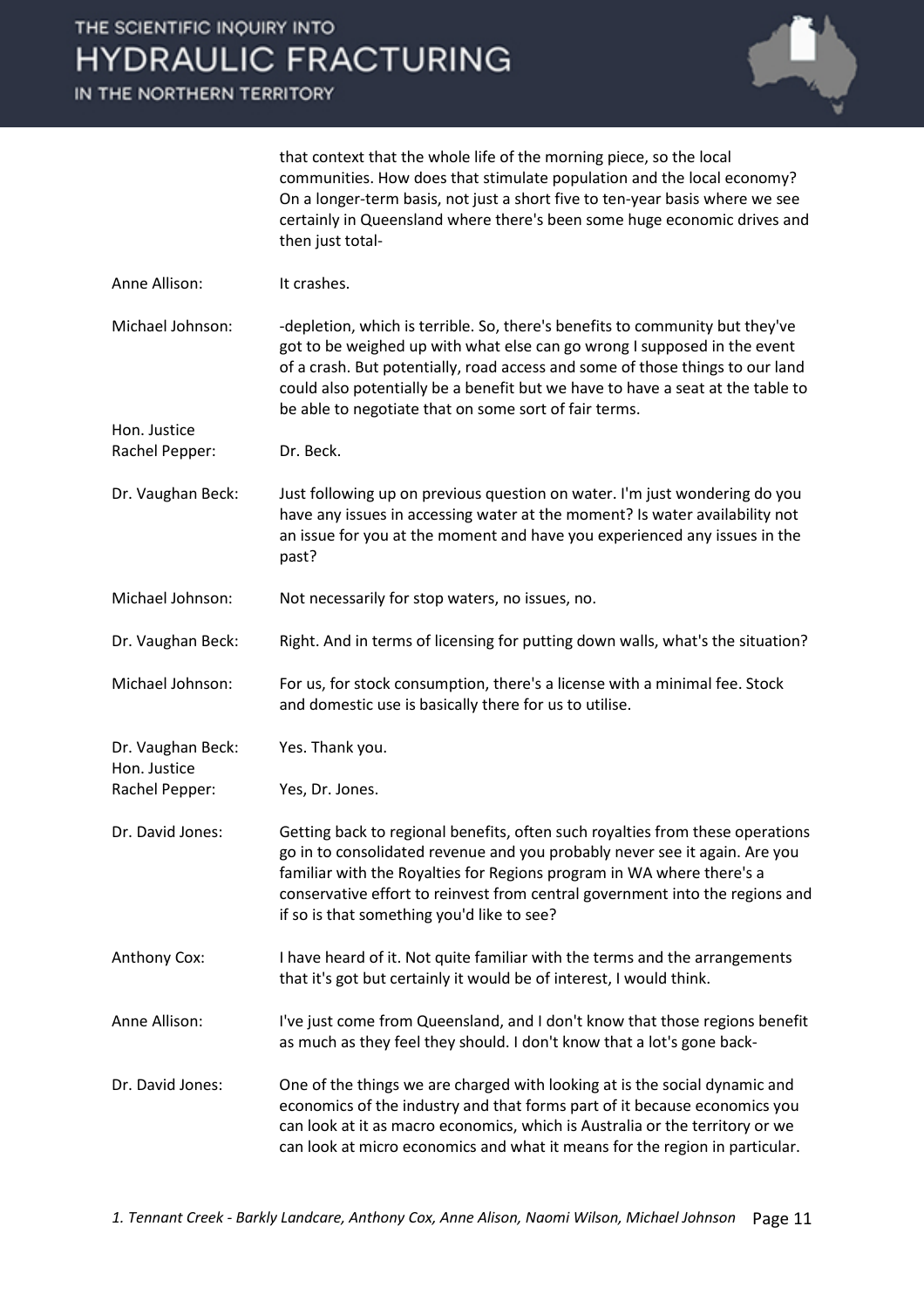

| Naomi Wilson:                    | There's also the issue of the capacity of the NT to administer something like<br>that. So, you look at the current issues that we're having with legacy mines<br>and mine rehabilitation. Part of those issues is the capacity of NT<br>government to actually invest the funds that are collected in the activities<br>that they're intended for to actually change something.                                                                                            |
|----------------------------------|----------------------------------------------------------------------------------------------------------------------------------------------------------------------------------------------------------------------------------------------------------------------------------------------------------------------------------------------------------------------------------------------------------------------------------------------------------------------------|
| Dr. David Jones:                 | That's probably a nice segue into regulation. What's your collective<br>impression about the regulation of the money and how it stands in the<br>territory because that's another aspect that we will be reviewing and<br>commenting on. Do you trust them? [group laughter]                                                                                                                                                                                               |
| Michael Johnson:                 | Well, to this point, I don't think there's been a lot of regulation. I mean<br>that's why we sit where we sit and that's why there's been such a big fight<br>particularly from our industry in and around land access and those sort of<br>things because we had no rights and that goes into regulation and basically<br>where those companies are allowed to do as they please. Regulation is<br>incredibly important, particularly where the environment is concerned. |
| Dr. David Jones:                 | Certainly, about the assurance for the protection of the environment from<br>this kind of industry.                                                                                                                                                                                                                                                                                                                                                                        |
| Michael Johnson:<br>Hon. Justice | Yes.                                                                                                                                                                                                                                                                                                                                                                                                                                                                       |
| Rachel Pepper:                   | I just want to come back to your answer about you doubted the capacity of<br>the Northern Territory government to administer something like this being a<br>sort of Royalties for Regions program. What did you mean by that? When<br>you say capacity what do you mean?                                                                                                                                                                                                   |
| Naomi Wilson:                    | So, I guess their effectiveness in doing that. We have a case in point at the<br>moment where significant funds have been collected for environmental<br>rehabilitation around mining in the Northern Territory and those funds are<br>not being effectively invested in environmental recovery.                                                                                                                                                                           |
| Hon. Justice<br>Rachel Pepper:   | They're not being used for the purpose for which they were collected?                                                                                                                                                                                                                                                                                                                                                                                                      |
| Naomi Wilson:                    | No. And they're inquiry processes I think, don't quote me on that. There are<br>processes around that looking at that at the moment as to what's actually<br>happening with that money and how effectively it's actually being utilised,<br>the purpose of it that it was meant to be.                                                                                                                                                                                     |
| Hon. Justice<br>Rachel Pepper:   | Dr. Beck                                                                                                                                                                                                                                                                                                                                                                                                                                                                   |
|                                  |                                                                                                                                                                                                                                                                                                                                                                                                                                                                            |
| Dr. Vaughan Beck:                | Miss Allison I really just want to direct this question to you because you've<br>had the experience of being a landholder in Queensland and having the<br>experience of people coming on and wanting to drill on your property. Given<br>the experiences that you've had what would be the lessons that you'd like to<br>see carried, not carried forward, but what would you like to see in the future<br>if there was to be any development in this area?                |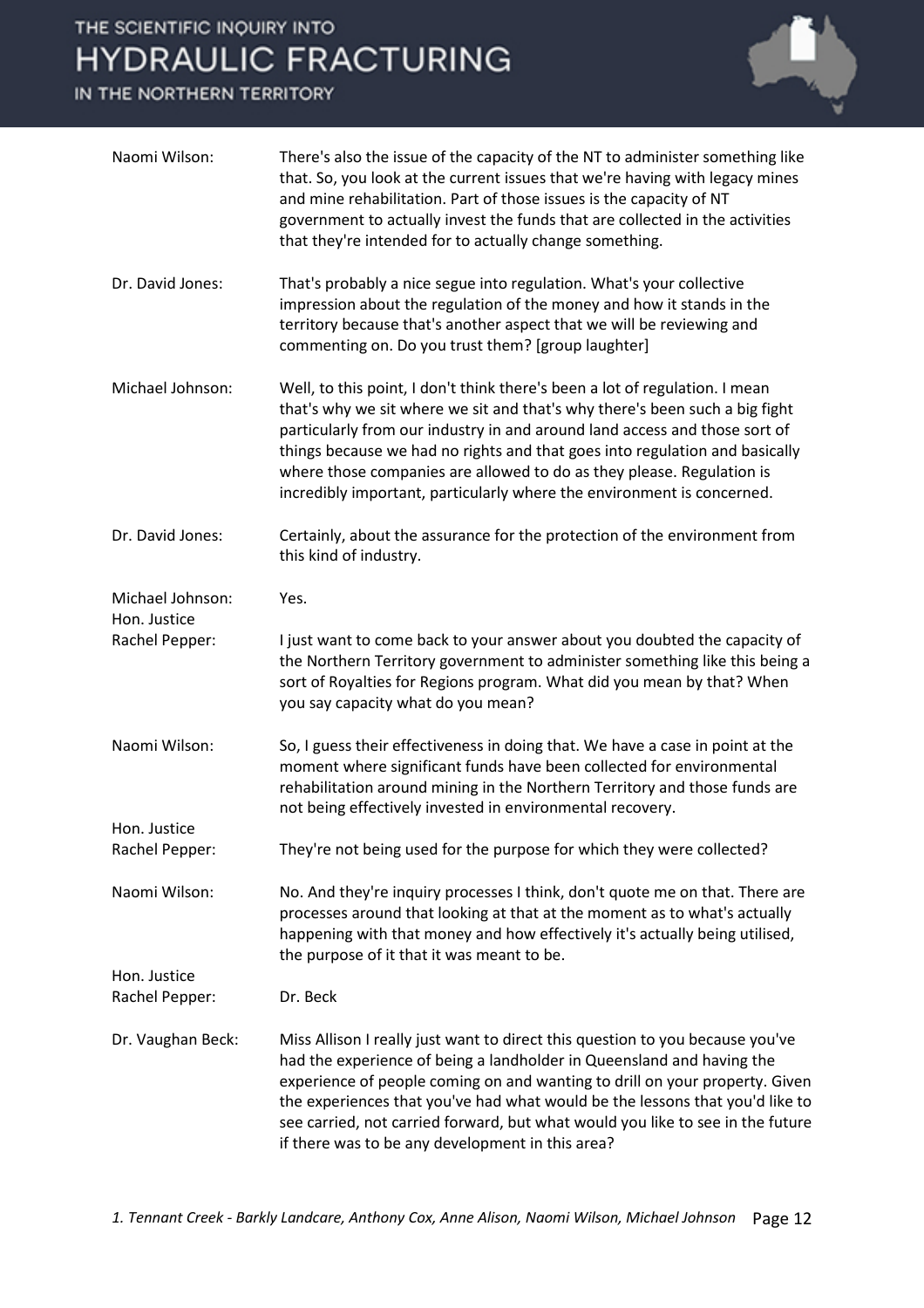#### IN THE NORTHERN TERRITORY

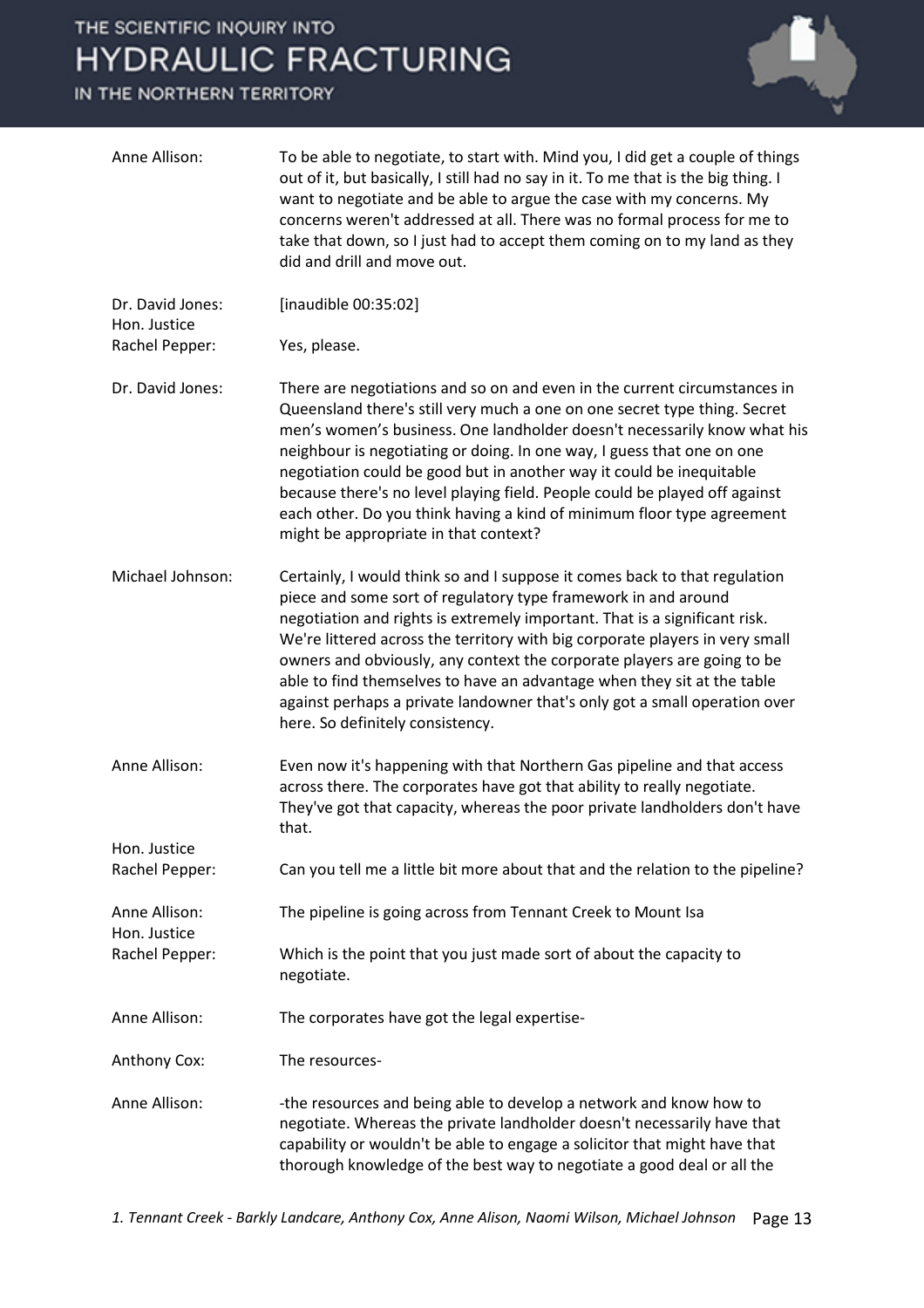IN THE NORTHERN TERRITORY



issues that they should be addressing. So, they're not necessarily aware whereas the corporates would have a much thorough understanding of everything they need to cover up on in those agreements.

- Dr. Vaughan Beck: I understand that the pipeline at the moment, further development is being held up because there's negotiations over land access. I've just seen that in a newspaper article. I was just wondering if you might know some more details and can elaborate it for us please.
- Michael Johnson: My suspicion is native title.
- Dr. Vaughan Beck: Right. Okay.

Anne Allison: We were hoping to have had Jane address in our meeting today but unfortunately no one was available to talk to us today.

Dr. Vaughan Beck: Right. Okay.

So, can I also ask has the Barkly Land Care Group, is the pipeline going across some of your properties?

Anthony Cox: It has.

Hon. Justice

Hon. Justice

Dr. Vaughan Beck: It will be. Okay. So, can you perhaps just give us an indication of the negotiations that went on in relation to land access for the pipeline please?

Michael Johnson: In our experience and the properties that we're involved with, it's been quite a reasonable type process. We haven't finished or finalised negotiations as such. Certainly, the steps in negotiating where that pipeline runs, the disturbance to operations, and what are the opportunities and the ongoing maintenance of that and what that means at this stage has been reasonable.

Rachel Pepper: What's made it reasonable?

Michael Johnson: I think perhaps the ability to put forward our whole framework to get agreement to, I think the mind got shifted in one part where it went through a major piece of infrastructure. The company's been under arrangement to ensure that our needs were met in that instance.

Rachel Pepper: Leaving aside the obviously quite significant concerns you all have in relation to water, understandable concerns. If the regulatory framework could be put in place that would deliver something like the reasonable negotiations that you've had for the pipeline in relation to land access for companies that want to come on and do exploration wells, frack, whatever. Would that go some way to alleviating some of your concerns surrounding land access?

What else would you like to see?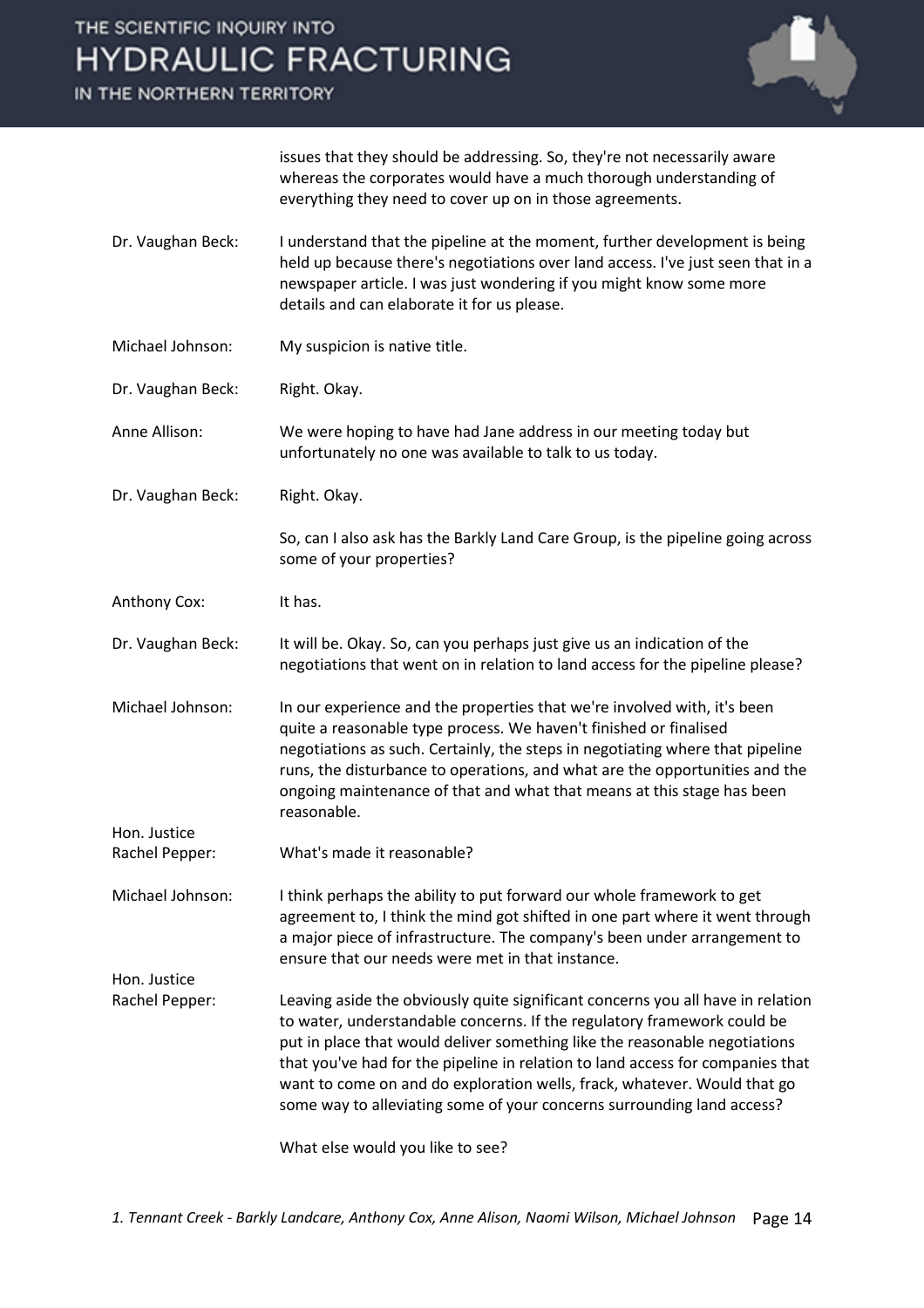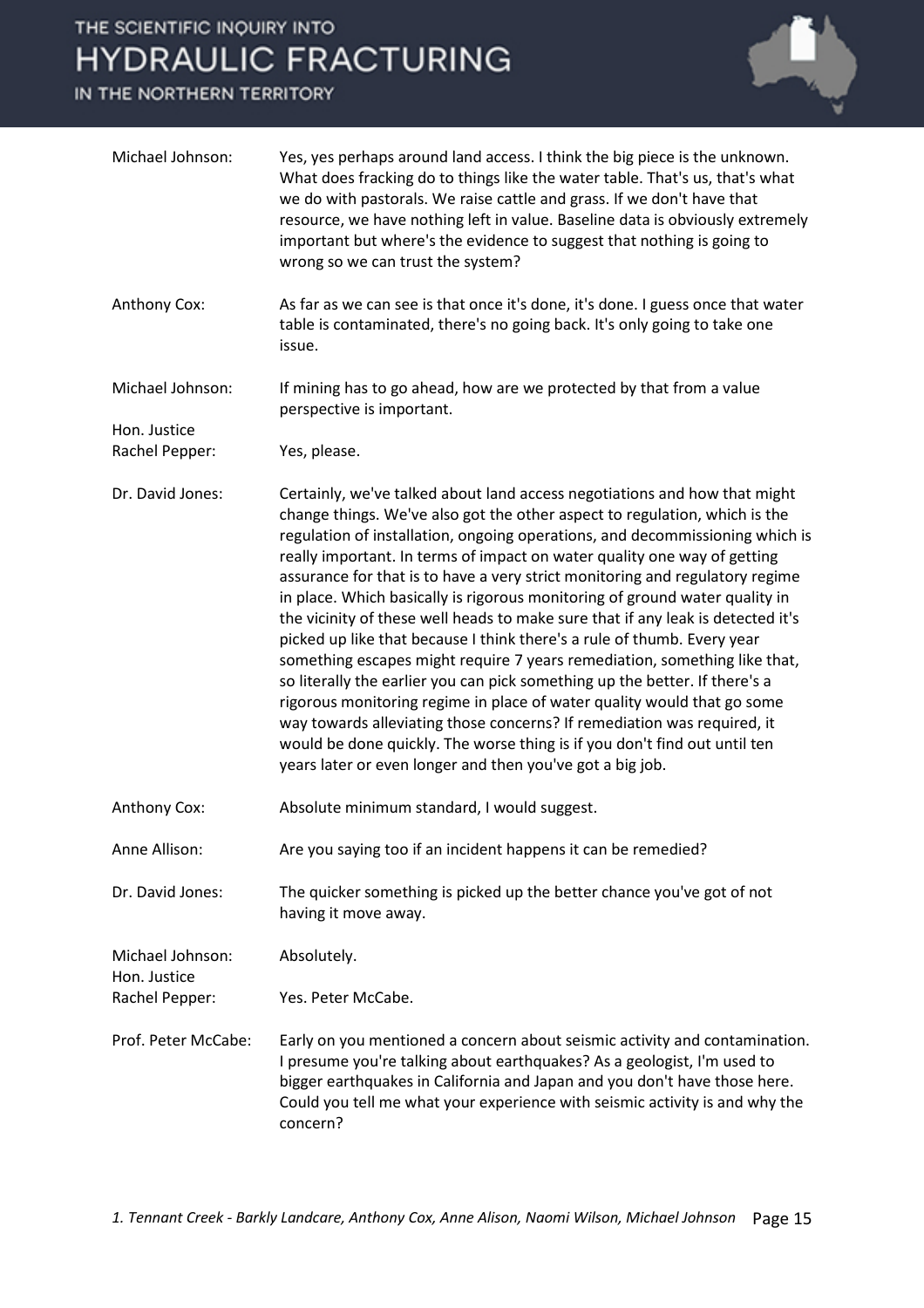| Naomi Wilson:       | We don't have the same level or intensity of seismic activity as for example<br>California. However, we do have reasonably regular seismic activity in<br>Tennant Creek and to the north of Tennant Creek. If you look at the<br>Geoscience Australia seismic hot map there is a red spot over this region.<br>We get with relatively frequent occurrence activity of factor of 2.8 I think<br>was the last one. We do actually have a gas pipeline that runs through<br>Tennant Creek that has actually been disturbed by seismic activity. It's on<br>the surface. You can see it. The surface shifted and busted the pipe so we<br>have past experience with seismic activity interfering with infrastructure. |
|---------------------|-------------------------------------------------------------------------------------------------------------------------------------------------------------------------------------------------------------------------------------------------------------------------------------------------------------------------------------------------------------------------------------------------------------------------------------------------------------------------------------------------------------------------------------------------------------------------------------------------------------------------------------------------------------------------------------------------------------------|
| Prof. Peter McCabe: | Does that affect water levels at all in your wells?                                                                                                                                                                                                                                                                                                                                                                                                                                                                                                                                                                                                                                                               |
| Michael Johnson:    | I wouldn't think so. No. I think seismic activity is more the corruption of the<br>whole to distribute the fracking because obviously, you're going through our<br>water table. That's the really big concern.                                                                                                                                                                                                                                                                                                                                                                                                                                                                                                    |
| Prof. Peter McCabe: | So, you're worried about that fracturing- [crosstalk 00:44:16]                                                                                                                                                                                                                                                                                                                                                                                                                                                                                                                                                                                                                                                    |
| Michael Johnson:    | We see a fair bit of movement on more houses as it is. In our environment,<br>there's a lot of limestone through the Barkly, big limestone cavities<br>underground, so it sounds stable enough.                                                                                                                                                                                                                                                                                                                                                                                                                                                                                                                   |
| Naomi Wilson:       | We also have occurrences of sink holes and a range of issues like that on the<br>Barkly.                                                                                                                                                                                                                                                                                                                                                                                                                                                                                                                                                                                                                          |
| Dr. Vaughan Beck:   | I think you mentioned that seismic activity in respect to the gas pipeline. Did<br>that cause a fracture of the pipeline and there was release of gas?                                                                                                                                                                                                                                                                                                                                                                                                                                                                                                                                                            |
| Naomi Wilson:       | I don't know.                                                                                                                                                                                                                                                                                                                                                                                                                                                                                                                                                                                                                                                                                                     |
| Dr. Vaughan Beck:   | Right. Okay.                                                                                                                                                                                                                                                                                                                                                                                                                                                                                                                                                                                                                                                                                                      |
| Naomi Wilson:       | I don't know.                                                                                                                                                                                                                                                                                                                                                                                                                                                                                                                                                                                                                                                                                                     |
| Dr. Vaughan Beck:   | That's okay. That's something we can follow up. Thank you. And if I could<br>perhaps just go back to your negotiations with Jemena in terms of the<br>pipeline. In those negotiations, was that basically a one on one between<br>your company and the pipeline company? Was there any involvement from<br>the government? Were they sitting in the background at all providing some<br>advice or assistance? I'd just like to understand the dynamics of the<br>negotiations and also whether there was any relationship between you as<br>one pastoralist and maybe other pastoralists who were being similarly<br>impacted by the installation of this pipeline?                                               |
| Michael Johnson:    | No, not necessarily. It was basically between us and Jemena as I understand<br>it. Not necessarily, but it's pipeline that's underground. It's a fairly controlled<br>type process. It's been a simple enough thing to work through.                                                                                                                                                                                                                                                                                                                                                                                                                                                                              |
| Dr. Vaughan Beck:   | Right okay. Fine. Thank you.                                                                                                                                                                                                                                                                                                                                                                                                                                                                                                                                                                                                                                                                                      |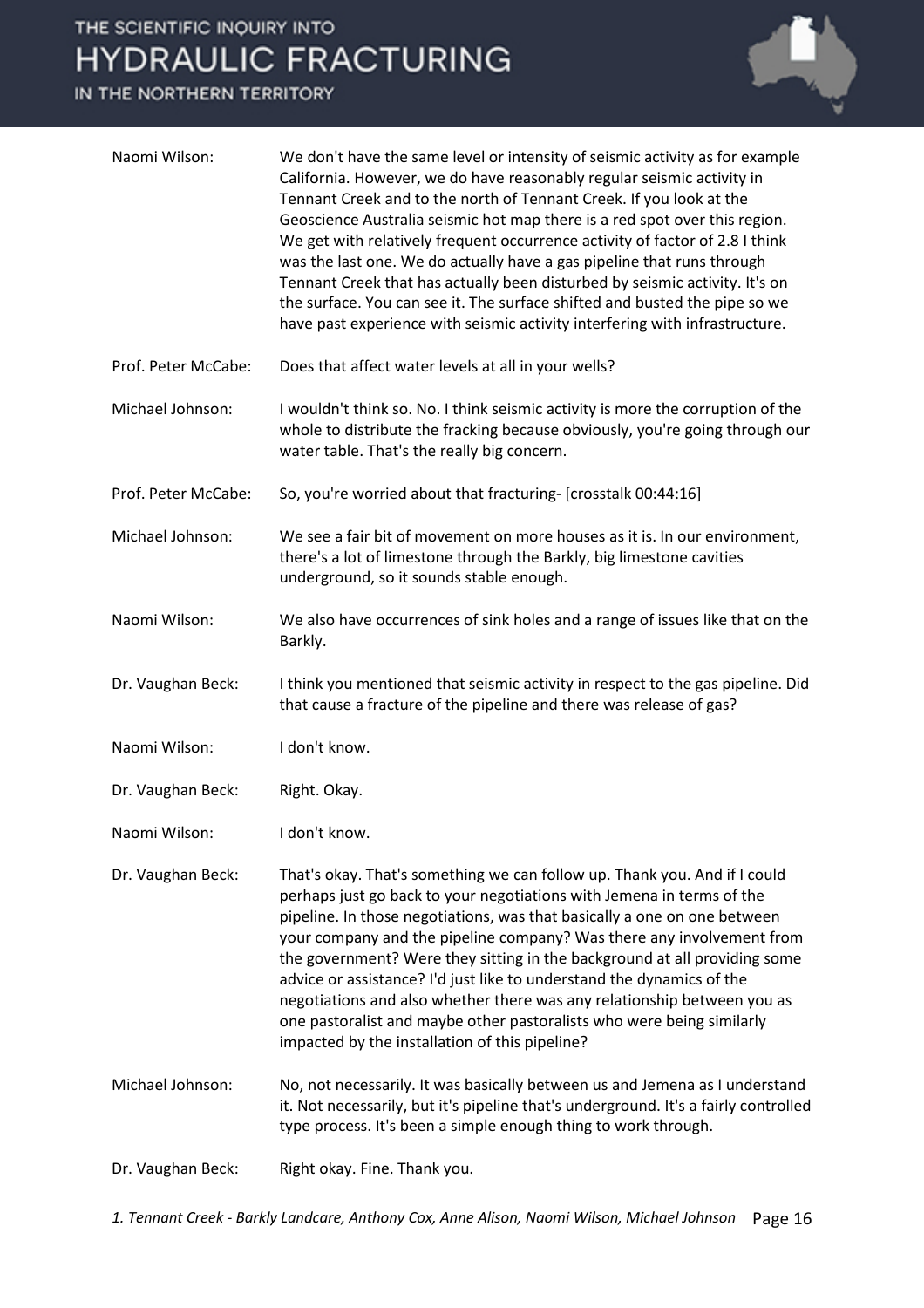

| Hon. Justice<br>Rachel Pepper:   | I'm going to ask a really possible stupid question, but what's the pipeline<br>for? Because we've heard varying reports of it for its purpose.                                                                                                                                                                                                                                                                                                                                                                                                                                                                                                                                                                                                                                     |
|----------------------------------|------------------------------------------------------------------------------------------------------------------------------------------------------------------------------------------------------------------------------------------------------------------------------------------------------------------------------------------------------------------------------------------------------------------------------------------------------------------------------------------------------------------------------------------------------------------------------------------------------------------------------------------------------------------------------------------------------------------------------------------------------------------------------------|
| Michael Johnson:<br>Hon. Justice | Gas pipeline.                                                                                                                                                                                                                                                                                                                                                                                                                                                                                                                                                                                                                                                                                                                                                                      |
| Rachel Pepper:                   | From where to where? I know where it's going, but-                                                                                                                                                                                                                                                                                                                                                                                                                                                                                                                                                                                                                                                                                                                                 |
| Anne Allison:<br>Hon. Justice    | It will be taking gas from Tennant Creek from Darwin and North, to-                                                                                                                                                                                                                                                                                                                                                                                                                                                                                                                                                                                                                                                                                                                |
| Rachel Pepper:                   | Where is it getting the gas from? Do you know?                                                                                                                                                                                                                                                                                                                                                                                                                                                                                                                                                                                                                                                                                                                                     |
| Audience:                        | Western Australia. [crosstalk 00:46:24] with Western Australia and Darwin<br>going over to insect pivot in Queensland.                                                                                                                                                                                                                                                                                                                                                                                                                                                                                                                                                                                                                                                             |
| Hon. Justice<br>Rachel Pepper:   | I going to focus my questions to the people at the table sitting in front of me<br>and I'm only going to listen to those answers.                                                                                                                                                                                                                                                                                                                                                                                                                                                                                                                                                                                                                                                  |
| Anne Allison:<br>Hon. Justice    | It's going from Tennant Creek to Mount Isa. It's taking that gas from up<br>North and Northwest and taking it to the East.                                                                                                                                                                                                                                                                                                                                                                                                                                                                                                                                                                                                                                                         |
| Rachel Pepper:                   | Thank you. Yes, Dr. Ritchie                                                                                                                                                                                                                                                                                                                                                                                                                                                                                                                                                                                                                                                                                                                                                        |
| Dr. David Ritchie:               | This could be for anybody really, but Tennant Creek has risen as a mining<br>town and it's had its various booms and its busts. The cattle industry has<br>obviously benefited from time to time from having a centre where you can<br>get things done that you would have had to go a long way for, in other<br>words. Do you see, again putting aside some of the problems, that you'd<br>actually like to see another mining industry centred around this part of the<br>world or in recent experience has your experience been different? I just<br>want the committee getting a feeling for how you see the relationship of the<br>industries now, whether they're closely compatible or where there's some<br>real potential for different objectives and therefore, issues. |
| Michael Johnson:                 | Who wants to tackle that? [Laughter] [crosstalk 00:47:57]                                                                                                                                                                                                                                                                                                                                                                                                                                                                                                                                                                                                                                                                                                                          |
| Dr. David Ritchie:               | I don't mean it to be a question of do we like Tennant Creek. I meant it to be<br>a serious question about do you see it that the two industries, one of the<br>longest standing industries as you've said, the cattle industry and relying on<br>a free-range product. Can it exist in your view side by side with an industry<br>like the gas industry?                                                                                                                                                                                                                                                                                                                                                                                                                          |
| Michael Johnson:                 | Certainly, anything that contributes to growth of the NT. Each industry<br>supports each other. It's all really about the practises and how that's carried<br>out. But certainly, the development of these small towns. Like you say,<br>Tennant Creek is a town that's been built on the back of not just mining but<br>mining early on and the pastoral estate to support that. That's grown from<br>there and it's certainly gone through its best times in the pastoral state's<br>been the one that's been left there to support the town. It goes hand in                                                                                                                                                                                                                    |